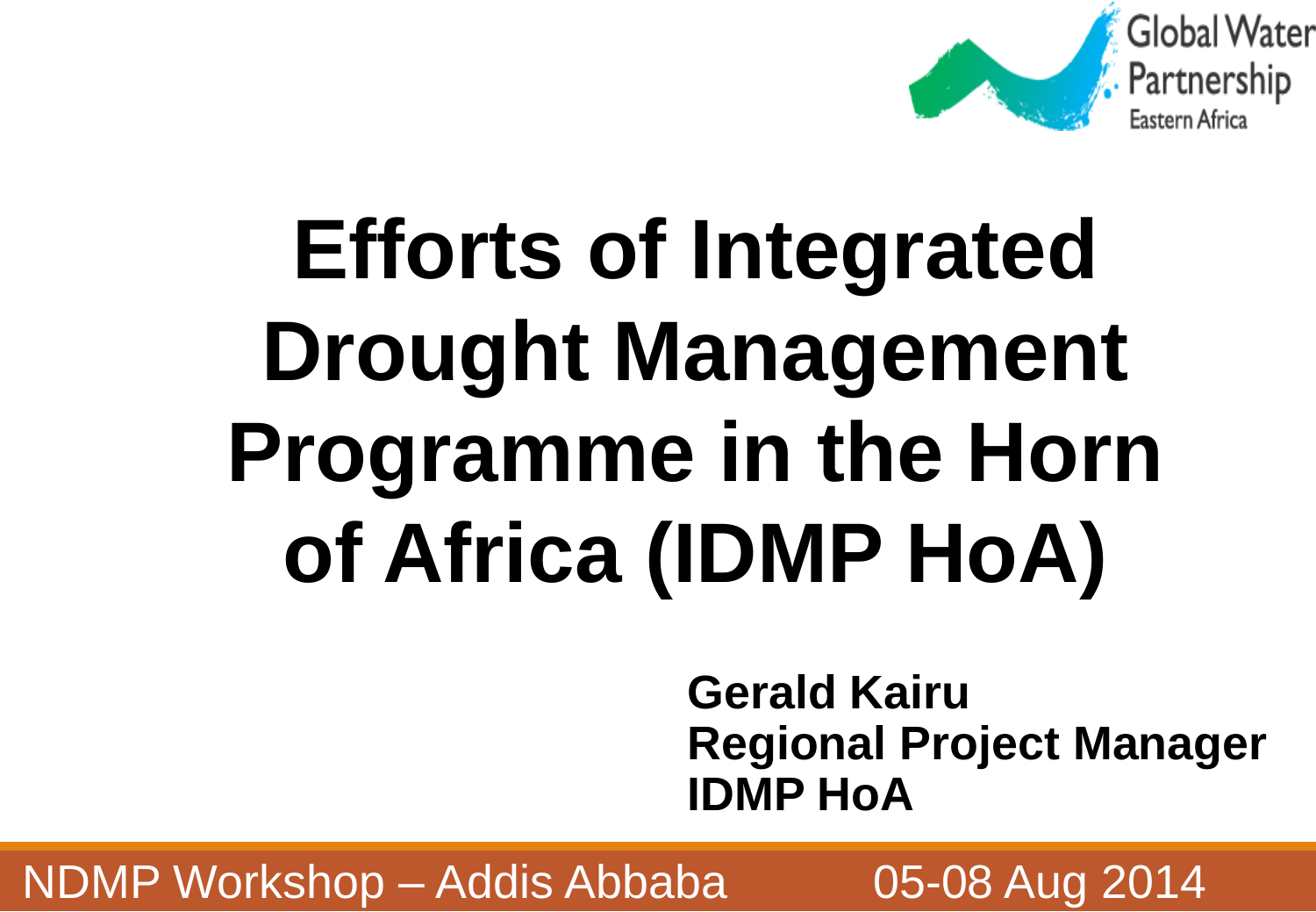# **The Horn of Africa Region**



#### **TARGET COUNTRIES**

- Djibouti
- $\triangleright$  Eritrea
- $\triangleright$  Ethiopia
- $\triangleright$  Kenya
- $\triangleright$  Somalia
- i<br>L  $\triangleright$  South Sudan
- i<br>L  $\triangleright$  Sudan
- i<br>L  $\triangleright$  Uganda

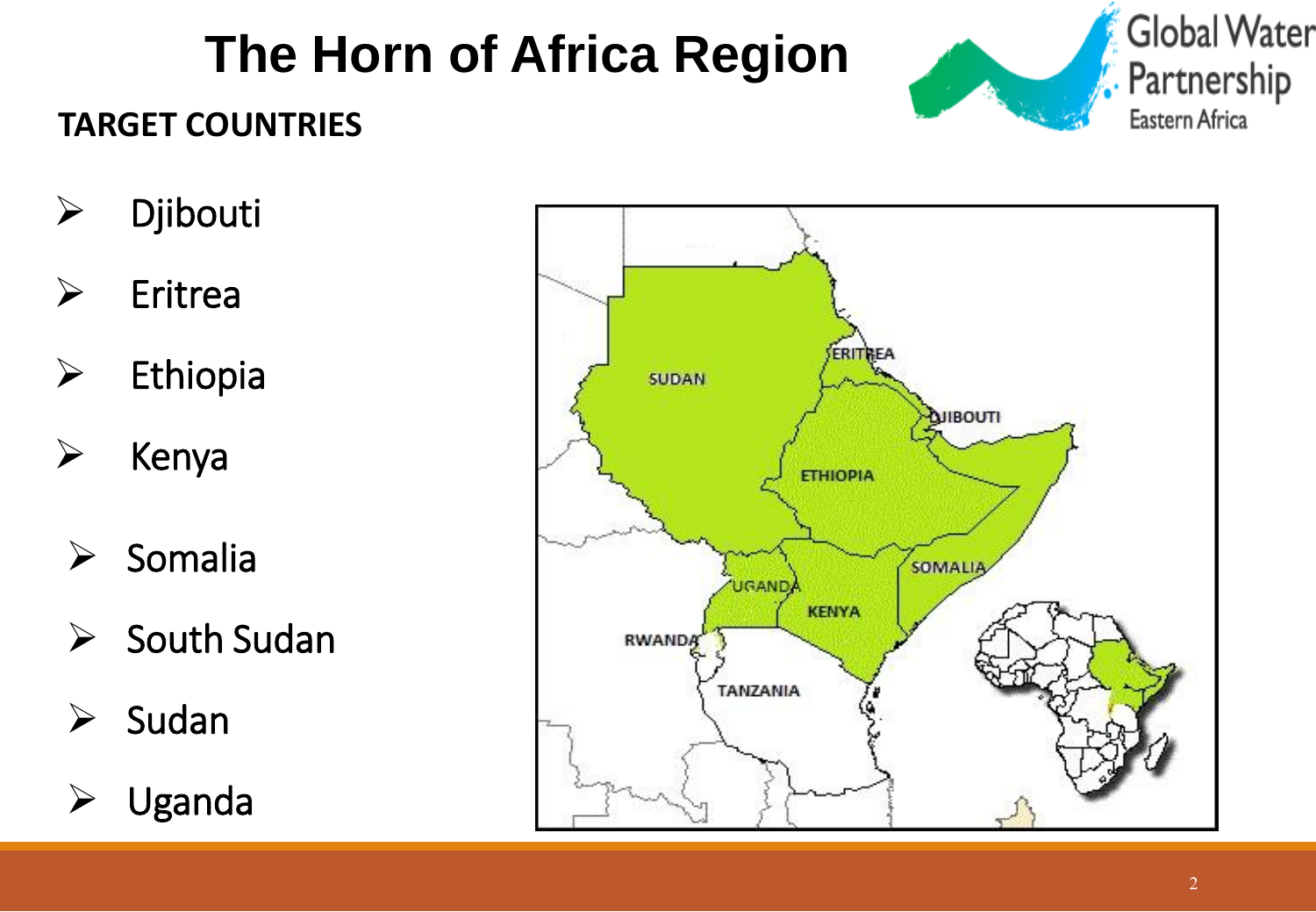## **About GWP**





- 13 Regional Water Partnerships
- 84 Country Water Partnerships Secretariat, Stockholm: ± 30 Technical Committee: up to 12

*IDMP HOA is Part of the global IDMP that GWP & WMO launched in Genevain March 2013 at the Highlevel Meeting on National Drought Policy (HMNDP).* 

#### **IDMP HOA GOAL**

To promote increased drought resilience of countries, communities and ecosystems in the HOA region.

### > 2,900 Partners in 174 countries: **THE CHALLENGE**

The Horn of Africa has experienced adverse weather effects (frequent and severe floods and droughts) for a long time- causing substantial economic losses and humanitarian suffering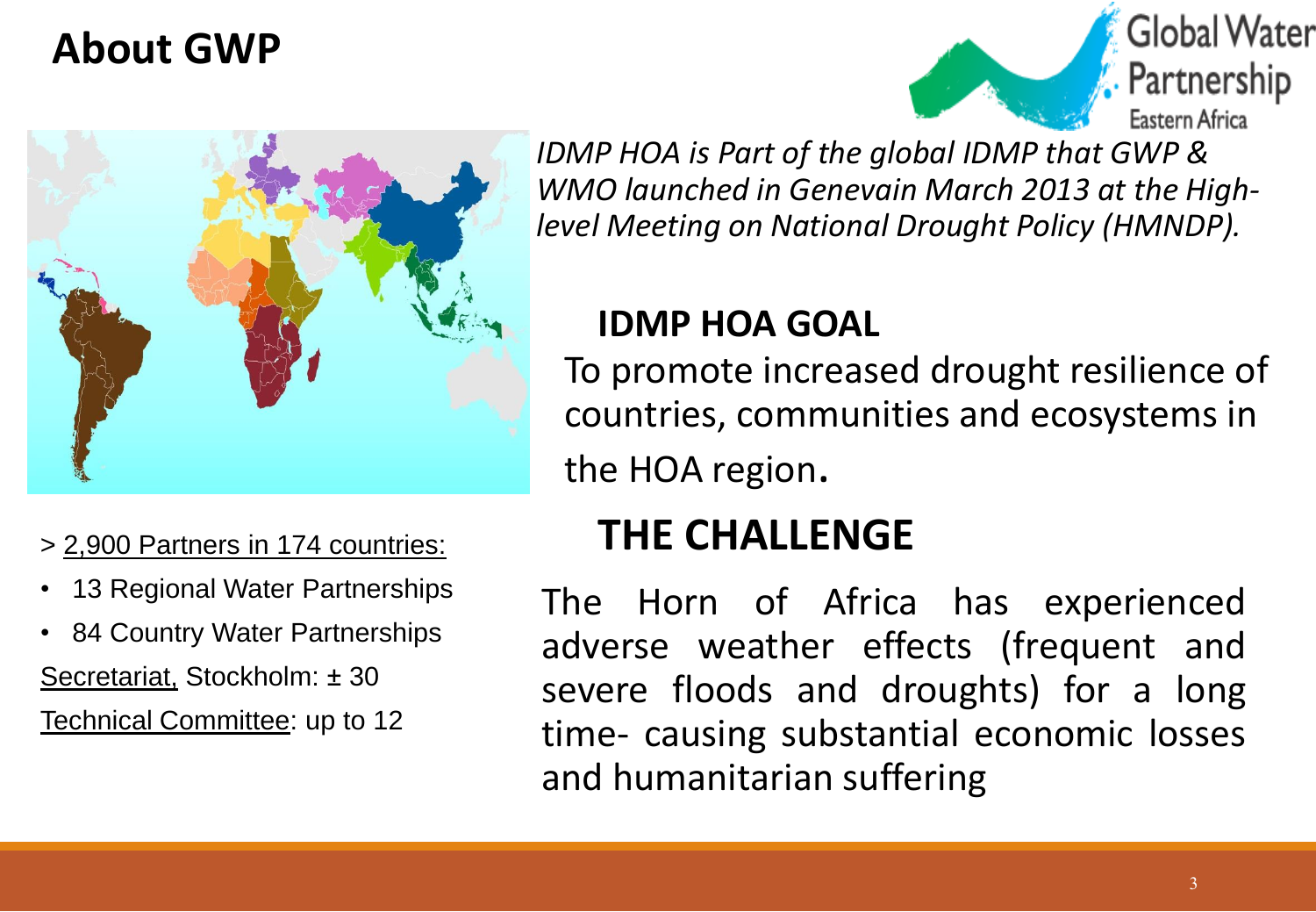# **IDMP HOA Components & Expected Outputs**



#### **Integrated Drought Management at the Regional and National Level**

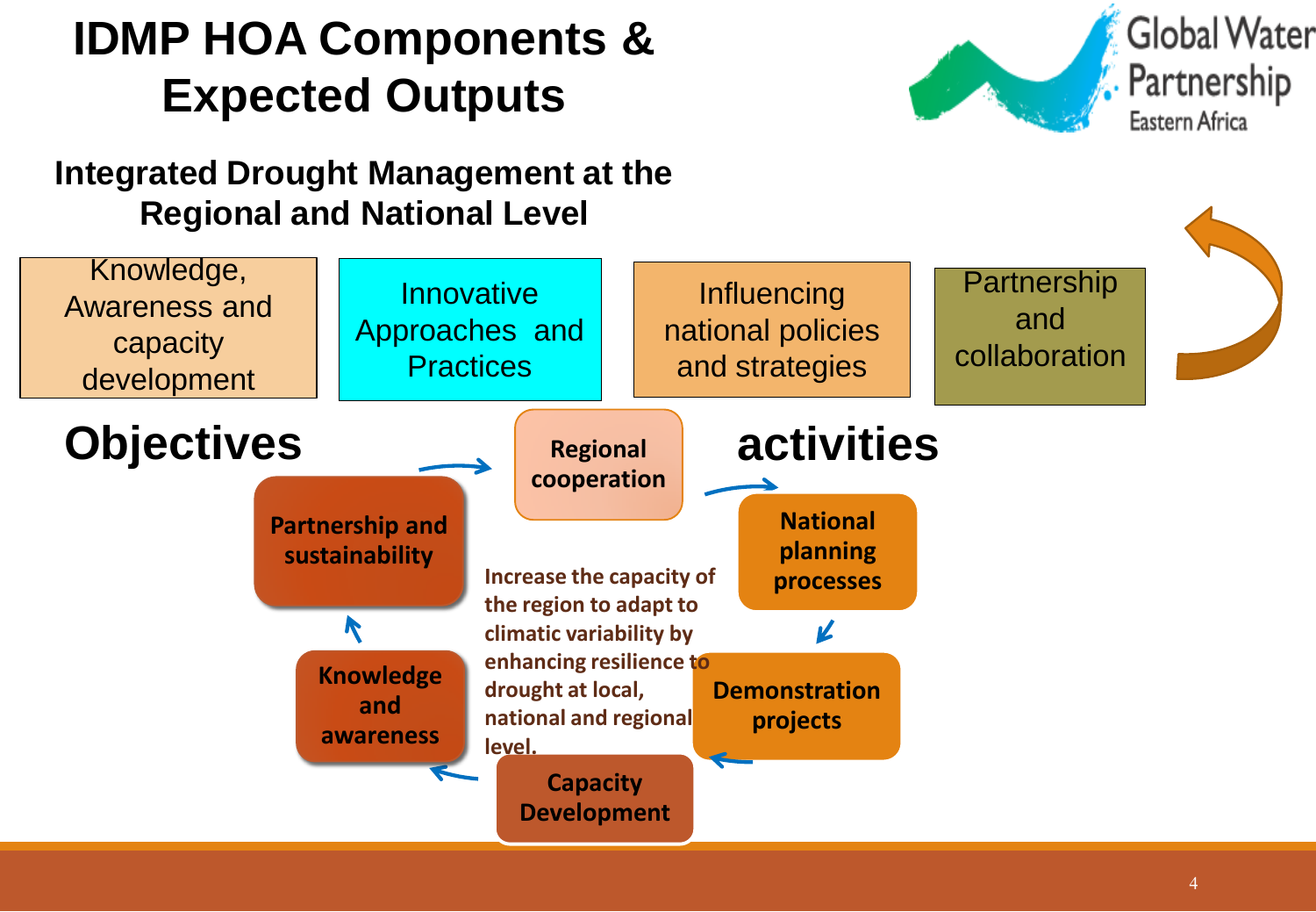## **Contribution of IDMP to the HOA Region**

- There are many ongoing efforts in drought management in the region
- Apply the principles of integrated water resource and risk management, involving the GWP network at the country level and thus, providing the fertile ground for other initiatives to take off
- IDMP HOA is a facility in partnership with other drought initiatives in the region to support countries practically with the help of Country Water Partnerships



- Support action and implementation on the ground, adding to existing efforts strength of IDMP and its partners
- IDMP HOA will help countries in the follow up of this workshop i.e in the practical development and implementation of national drought policies
- IDMP is a resource countries can tap into for technical support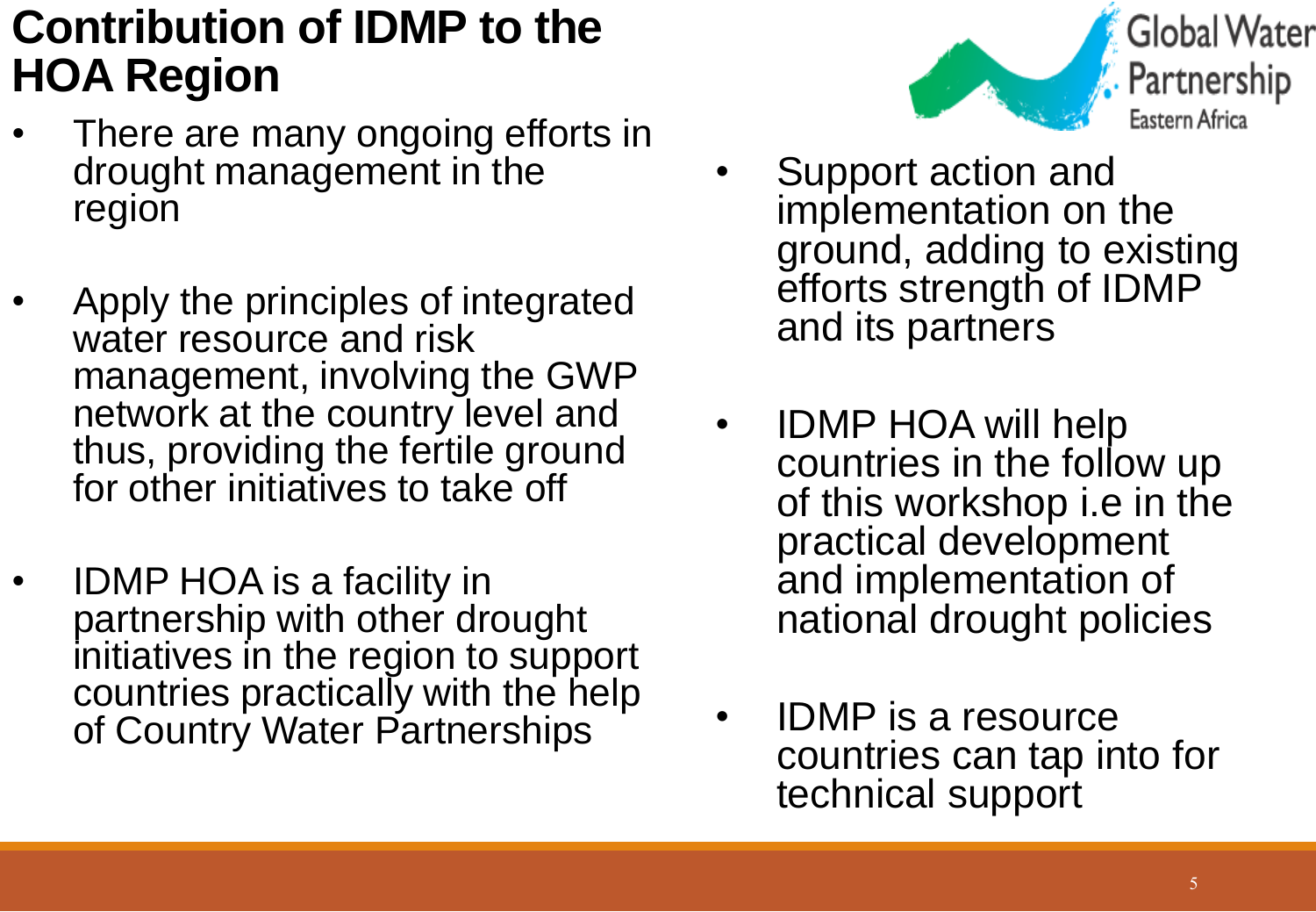

# **Regional Actors**

- **-IGAD/IDDRSI/INWRMP-** advocate and facilitate integration of responses by various agencies from various sectors such as water, land, agriculture, ecosystems, energy and sharing best practices at regional levels
- **-ICPAC-** IGAD Climate Prediction and Application Centre
- -**WMO regional offices-** engaged in monitoring and providing early warning of drought
- -**NBI- Nile Basin Initiative-** engage governments in the region

Etc….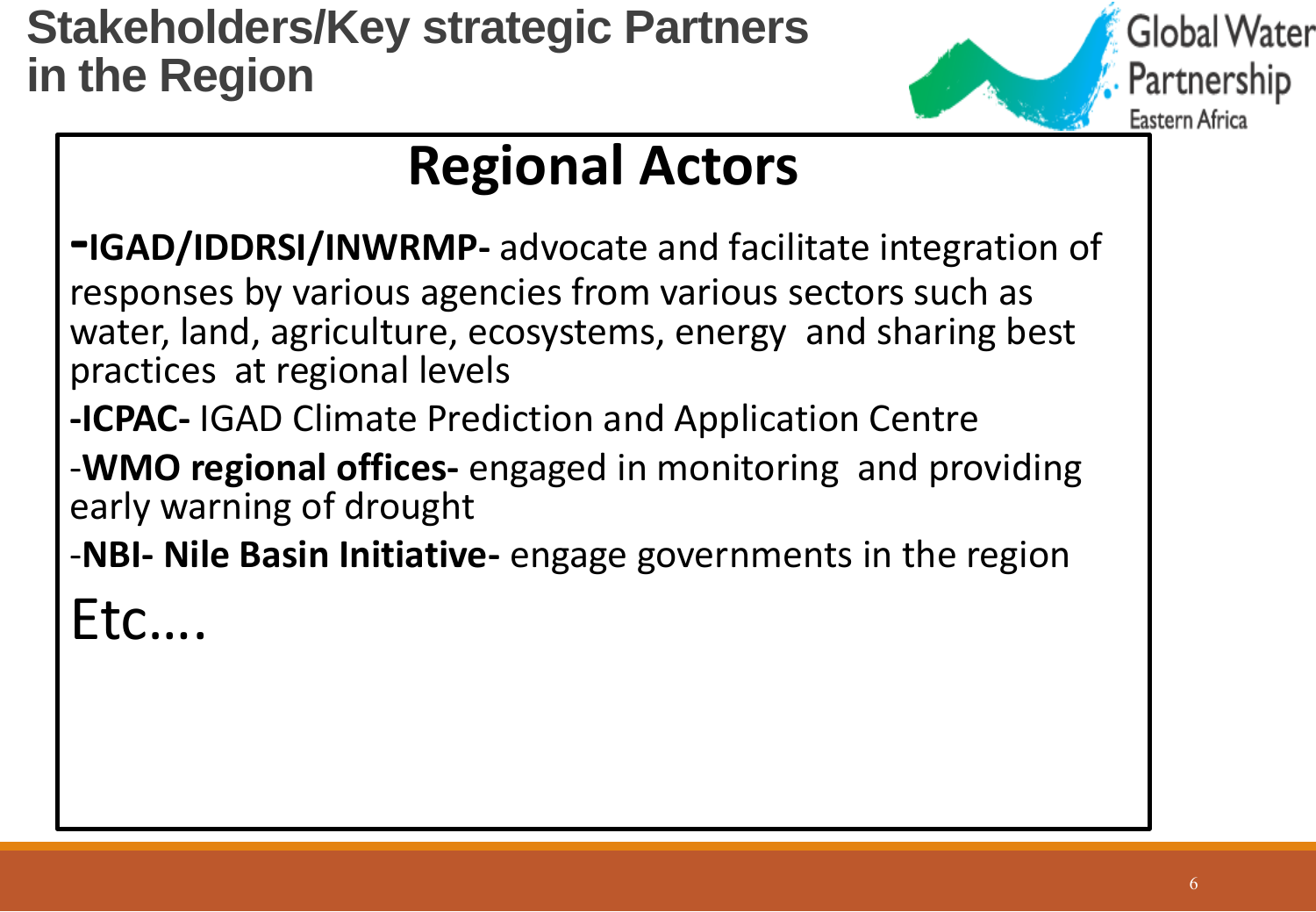# **Key Messages**



 The HOA experiences adverse weather effects (i.e. severe floods and droughts) that need collective effort through partnerships and collaboration in drought management to tackle using an integrated management approach

 Inadequate technical capacity in drought management in the region is a key hindrance and therefore capacity is required at all levels i.e. policy and decision makers, researchers, civil society and communities to effectively handle the drought challenges.